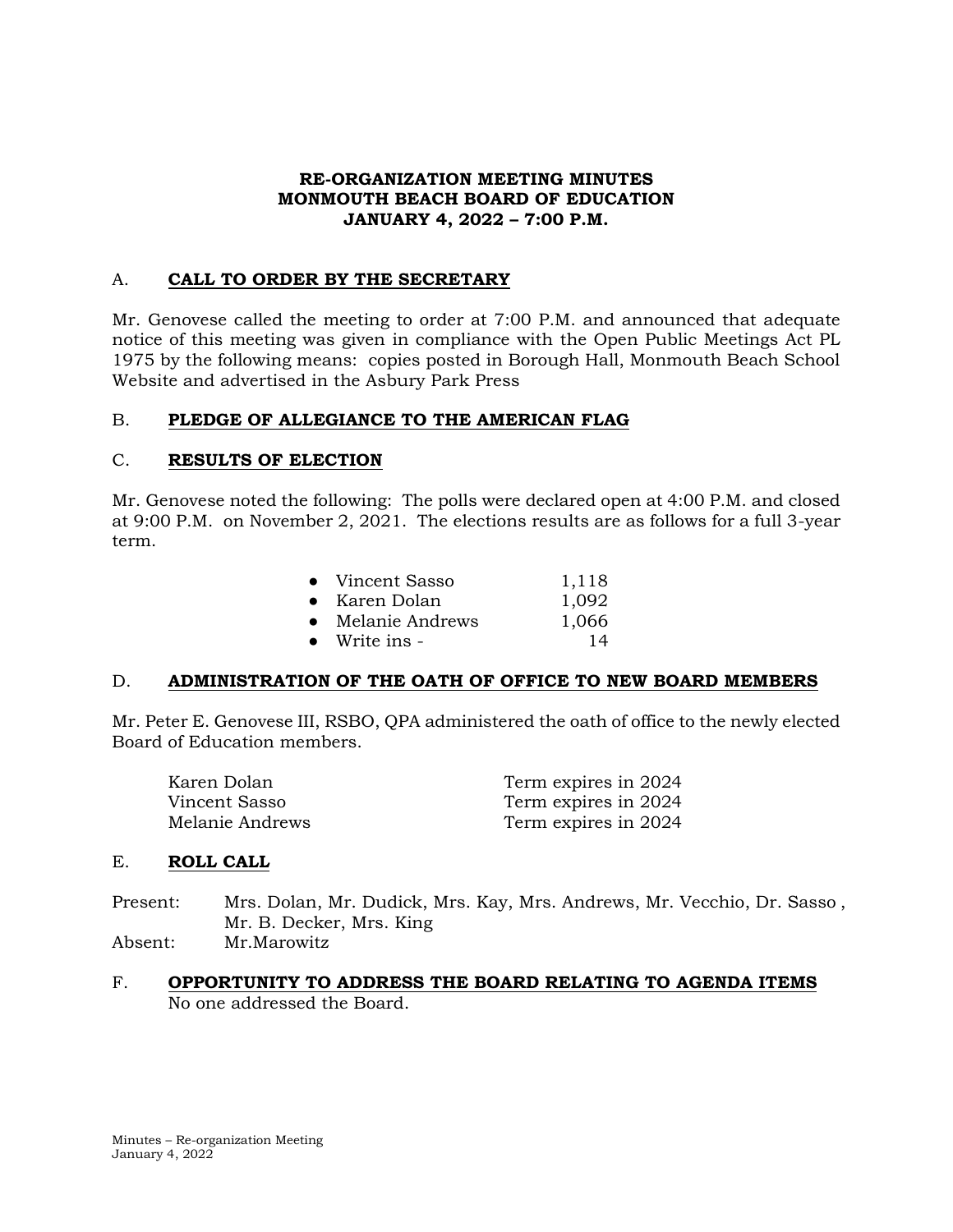# G. **NOMINATION AND ELECTION OF PRESIDENT** – Mr. Peter E. Genovese III

Nomination for Karen Dolan for President of the Monmouth Beach Board of Education was made by Dr. Sasso and seconded by Mrs. Andrews.

### **MOTION TO CLOSE THE SLATE**

There being no other nominations for President, motion was made by Mrs. Kay, seconded by Mrs. Andrews and carried by roll call vote to close the slate. Ayes (8), Nays (0), Absent (1) Mr. Marowitz

### **ROLL CALL TO ELECT THE PRESIDENT**

Roll call to elect Karen Dolan as President.

Ayes (8), Mrs. Dolan, Mr. Dudick, Mrs. Kay, Mrs. Andrews, Mr. Vecchio, Dr. Sasso, Mr. B. Decker and Mrs. King Absent (1) Mr. Marowitz

**Karen Dolan** was elected to the office of **President** by a roll call vote of **8-0-1.**

# **MEETING TURNED OVER TO THE PRESIDENT**

# H. **NOMINATION AND ELECTION OF VICE PRESIDENT –** Mrs. Karen Dolan

Nomination for Dr. Vincent Sasso for Vice President of the Monmouth Beach Board of Education was made by Mr. Vecchio and seconded by Mrs. Dolan

# **MOTION TO CLOSE THE SLATE**

There being no other nominations for Vice President, motion was made by Mrs. Kay and seconded by Mrs. Andrews to close the slate. Ayes (8), Nays (0), Absent (1) Mr. Marowitz

# **ROLL CALL TO ELECT THE VICE PRESIDENT**

Roll call to elect Dr. Vincent Sasso as Vice President. Ayes (8), Mrs. Dolan, Mr. Dudick, Mrs. Kay, Mrs. Andrews, Mr. Vecchio, Dr. Sasso, Mr. B. Decker and Mrs. King Absent (1) Mr. Marowitz

**Dr. Vincent Sasso** was elected to the office of **Vice President** by a roll call vote of **8-0- 1.**

# I. **PRESIDENT'S REPORT**

Motion was made by Mrs. Dolan, seconded by Mrs. Andrews and carried by roll call vote that the Board approve the following items  $(I1 - I34)$ . Ayes (8), Nays (0), Absent (1) Mr. Marowitz

# 1. **APPOINTMENT OF BOARD SECRETARY**

**BE IT RESOLVED** the appointment of Peter E. Genovese III, RSBO, QPA as Business Administrator/Board Secretary.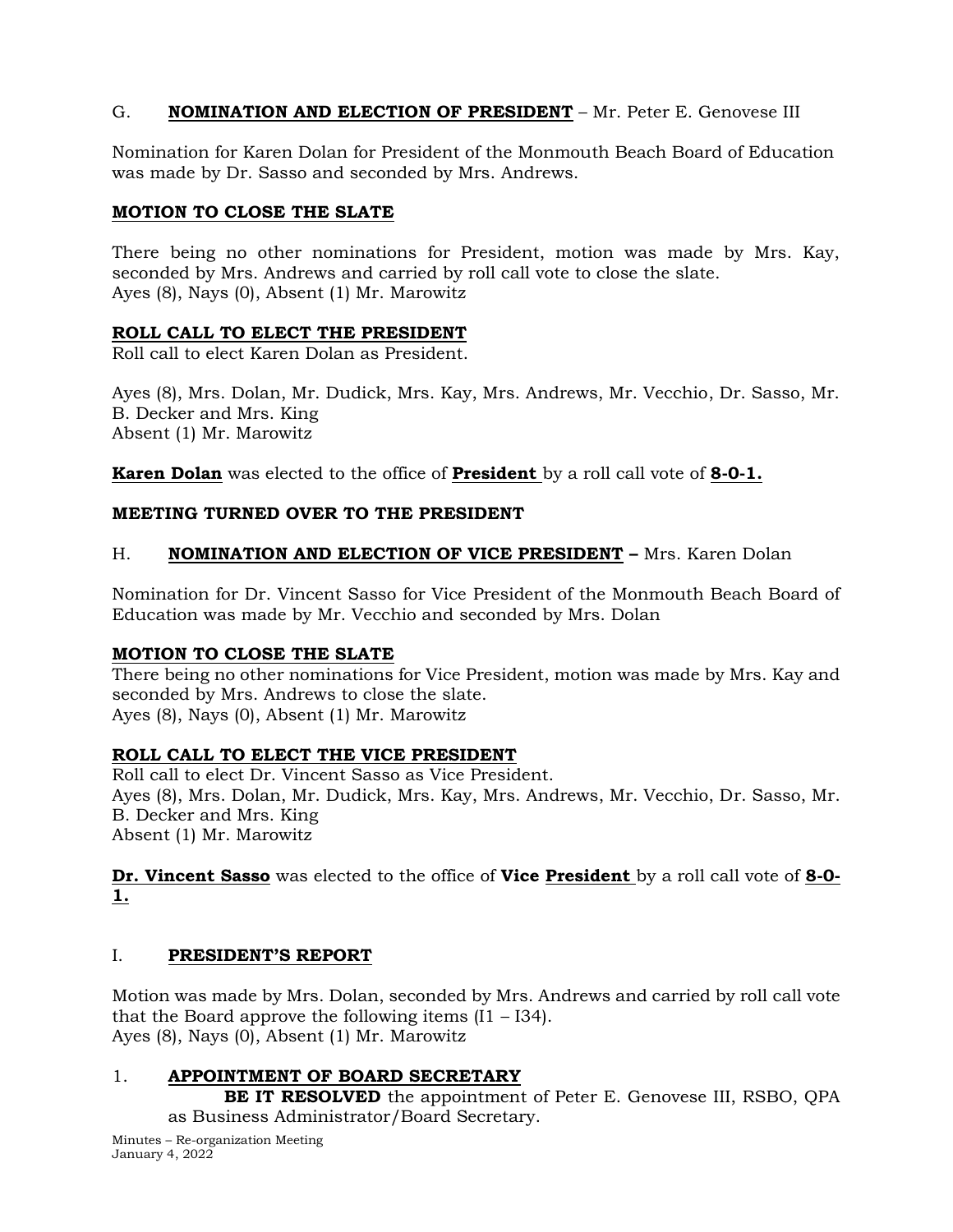# 2. **ADOPTION OF PARLIAMENTARY PROCEDURES**

**BE IT RESOLVED** to adopt Roberts Rules of Order as the official parliamentary procedure manual to be used to conduct meetings and appoint the Board Secretary and Board Attorney to act as the parliamentarians for the calendar year 2022.

# 3. **APPOINTMENT OF SCHOOL FUNDS INVESTOR**

**BE IT RESOLVED** the appointment of Peter E. Genovese III, RSBO, QPA as the Business Administrator/Board Secretary as the School Funds Investor.

# 4. **DESIGNATION OF THE DAY AND TIME OF REGULAR BOARD MEETINGS –**

**BE IT RESOLVED** to set the following dates for board meetings which will begin at 7:00 p.m. : (ATTACHMENT 1)

Circumstances may force the rescheduling or addition of meetings. In such cases, notice will be given as provided in the Open Public Meetings Act.

# 5. **DESIGNATION OF BANK AS OFFICIAL DEPOSITORY FOR SCHOOL FUNDS**

**BE IT RESOLVED** the appointment of Investors Bank as official depository.

# 6. **AUTHORIZATION OF PERSONS TO SIGN CHECKS**

**BE IT RESOLVED** the appointment of the following persons to sign checks:

> Karen Dolan **Board President**

> Jessica L. Alfone **Superintendent**

# Peter E. Genovese III, RSBO,QPA **School Business Administrator / Board Secretary**

# 7. **ESTABLISHMENT OF PETTY CASH FUNDS**

**BE IT RESOLVED** to set up a petty cash fund for the calendar year 2022 in the amount of \$1,000 with a maximum check amount of \$250.00 per check.

# 8. **APPOINTMENT OF SPECIAL EDUCATION SERVICES**

**BE IT RESOLVED** the appointment of the following vendor to provide services to students in our district:

Tender Touch – Occupational Therapy at the rate of \$85.00 per hour.

# 9. **APPOINTMENT OF ASBESTOS MANAGER**

**BE IT RESOLVED** the appointment of Robert Seidel as Asbestos Manager.

# 10. **APPOINTMENT OF PEST MANAGEMENT COORDINATOR**

**BE IT RESOLVED** the appointment of Robert Seidel as Pest Management Coordinator.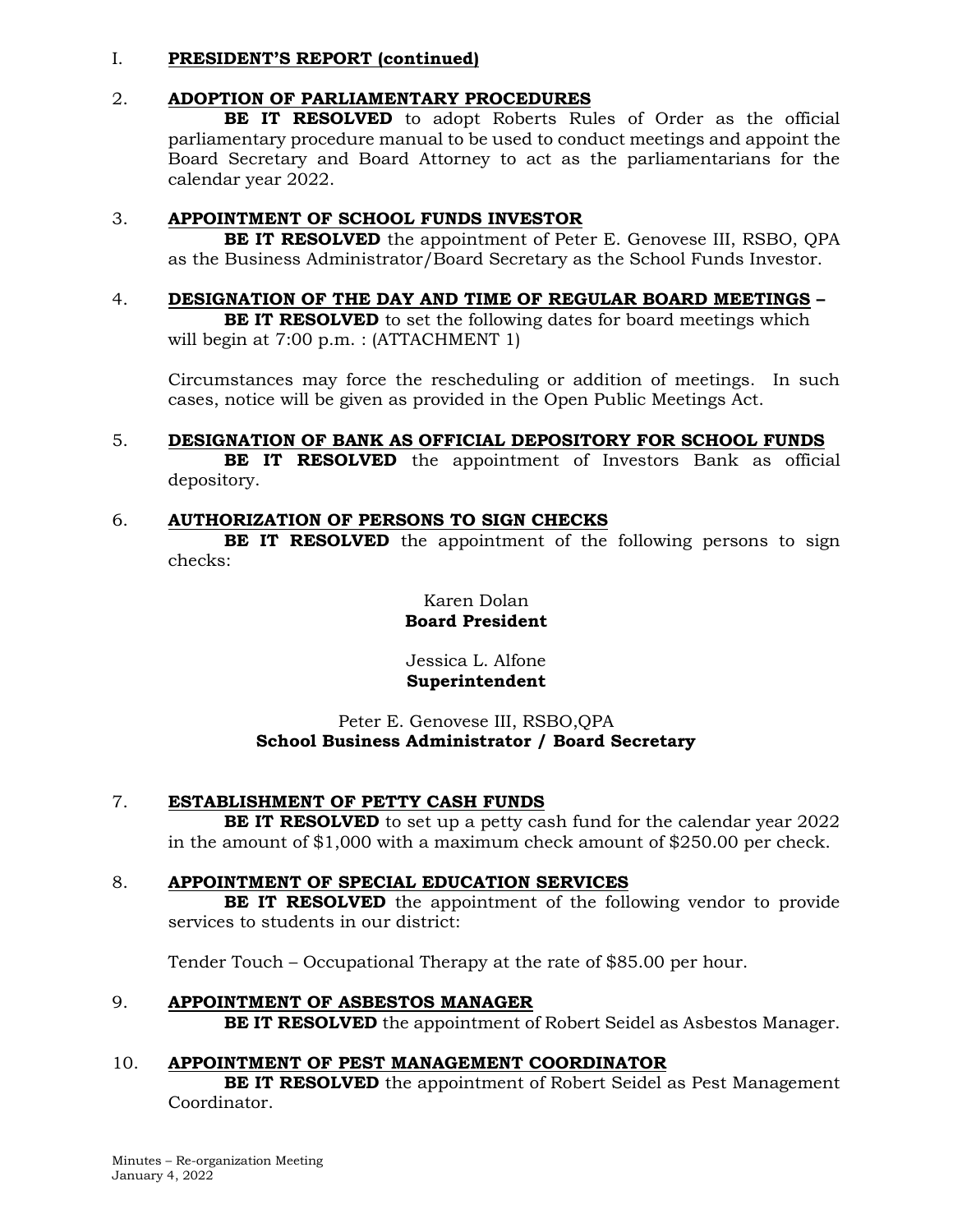### 11. **APPOINTMENT OF MEDICAL ADVISOR**

**BE IT RESOLVED** the appointment of Dr. Morgan as medical advisor for the calendar year 2022 at a stipend of \$ 3,000.

#### 12. **APPOINTMENT OF GENERAL COUNSEL FOR THE BOARD**

That the Board approve the following resolution.

#### **RESOLUTION**

**WHEREAS,** the Public School Contracts Law (*N.J.S.A.* 18A:18A-5 *et seq.*) states that the awarding of a contract for "Professional Services" without competitive bidding requires a statement of supporting reasons for award in a resolution adopted at a public meeting; and

**WHEREAS**, the Board of Education of the City Monmouth Beach in the County of Monmouth, hereby appoints Anthony Sciarrillo, Esq. as General Counsel for the Board for the term of January 4, 2022 through January 3, 2023. The law firm will receive \$170.00 per hour**.** Additionally, under P.L.2005,c.271,s.2, any contract awarded in excess of \$17,500 outside the bid process must be accompanied by c.271 Political Contribution Disclosure Form prior to the award of contract.

**NOW, THEREFORE, BE IT RESOLVED**, the foregoing appointment is made pursuant to a Request for Proposal, for a Professional Service under the provisions of the Public School Contracts Law (N.J.S.A. 18A:18A - 4.4 - 4.5) because said profession cannot reasonably be described by written specifications and is regulated by law and the performance of which services requires knowledge of an advanced formal type in a field of learning acquired by a prolonged course of specialized instruction and study as distinguished from general academic instruction or apprenticeship training. Additionally, the Political Contribution Disclosure Form has been received.

**BE IT FURTHER RESOLVED** that the Board of Education authorizes and directs the President and Secretary of the Board of Education, respectively, to enter into an Agreement with the firm of Sciarrillo Cornell, Merlino, McKeever & Osborne, LLC.

> \_\_\_\_\_\_\_\_\_\_\_\_\_\_\_\_\_\_\_\_\_\_\_\_\_\_\_\_\_\_\_\_\_\_\_\_\_ Peter E. Genovese III, RSBO, QPA School Business Administrator/Board Secretary

| Ayes:   | 8                |
|---------|------------------|
| Nays:   | $\mathcal{L}$    |
| Absent: | 1 (Mr. Marowitz) |
| Date:   | January 4, 2022  |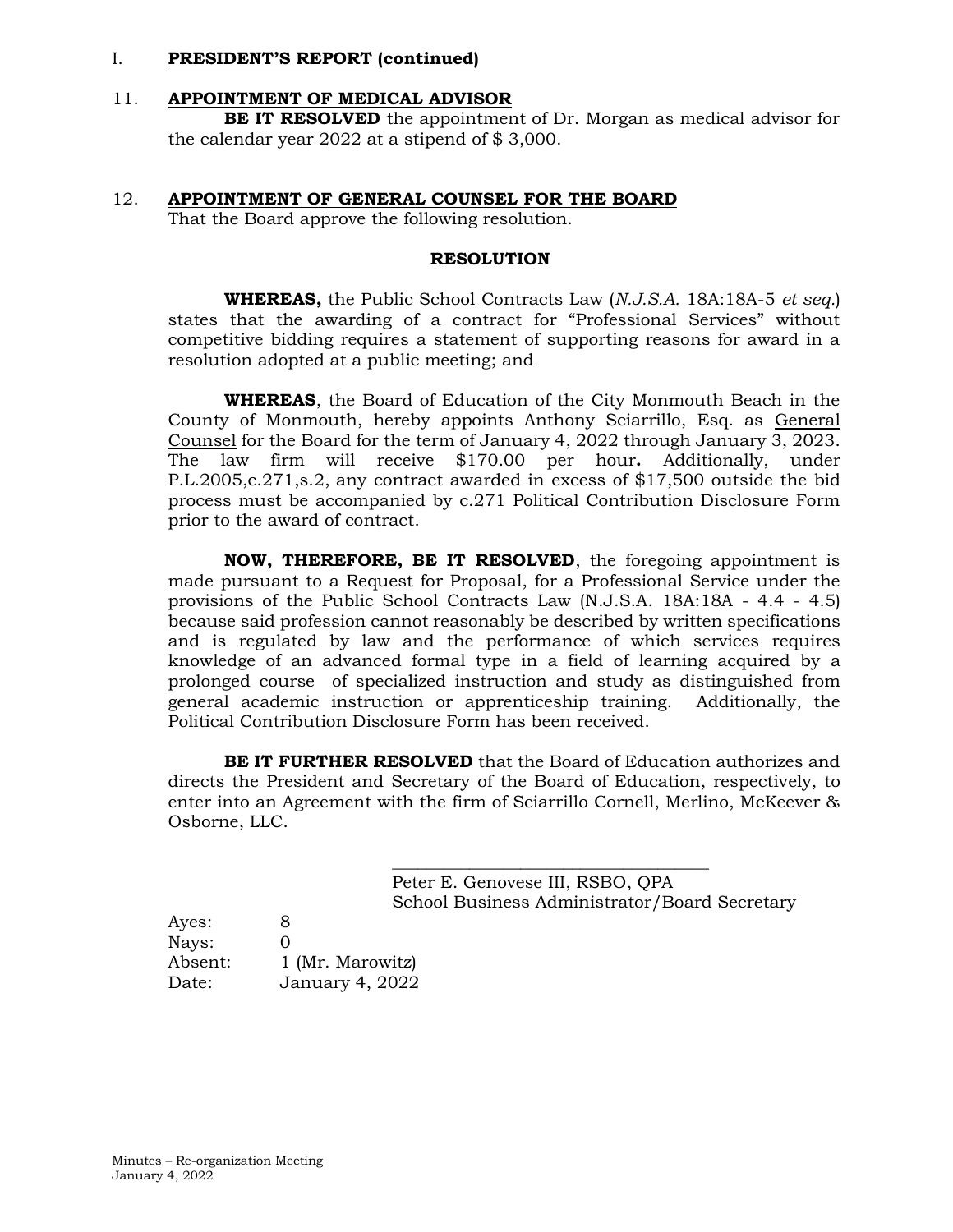#### 13. **APPOINTMENT OF ARCHITECT**

That the Board approve the following resolution.

#### **RESOLUTION**

**WHEREAS,** the Public School Contracts Law (*N.J.S.A.* 18A:18A-5 *et seq.*) states that the awarding of a contract for "Professional Services" without competitive bidding requires a statement of supporting reasons for award in a resolution adopted at a public meeting; and

**WHEREAS**, the Board of Education of the City Monmouth Beach in the County of Monmouth, hereby appoints the firm Kellenyi, Johnson & Wagner, of Red Bank for the term of January 4, 2022 through January 3, 2023. The architect will receive \$165 per hour for services under this agreement. Additionally, under P.L.2005,c.271,s.2, any contract awarded in excess of \$17,500 outside the bid process must be accompanied by c.271 Political Contribution Disclosure Form prior to the award of contract.

**NOW, THEREFORE, BE IT RESOLVED**, the foregoing appointment is made pursuant to a Request for Proposal, for a Professional Service under the provisions of the Public School Contracts Law (N.J.S.A. 18A:18A - 4.4 - 4.5) because said profession cannot reasonably be described by written specifications and is regulated by law and the performance of which services requires knowledge of an advanced formal type in a field of learning acquired by a prolonged course of specialized instruction and study as distinguished from general academic instruction or apprenticeship training. Additionally, the Political Contribution Disclosure Form has been received.

**BE IT FURTHER RESOLVED** that the Board of Education authorizes and directs the President and Secretary of the Board of Education, respectively, to enter into an Agreement with the firm of Kellenyi, Johnson & Wagner.

> Peter E. Genovese III, RSBO, QPA School Business Administrator/Board Secretary

\_\_\_\_\_\_\_\_\_\_\_\_\_\_\_\_\_\_\_\_\_\_\_\_\_\_\_\_\_\_\_\_\_\_\_\_\_

| Ayes:   | 8                |
|---------|------------------|
| Nays:   | 0                |
| Absent: | 1 (Mr. Marowitz) |
| Date:   | January 4, 2022  |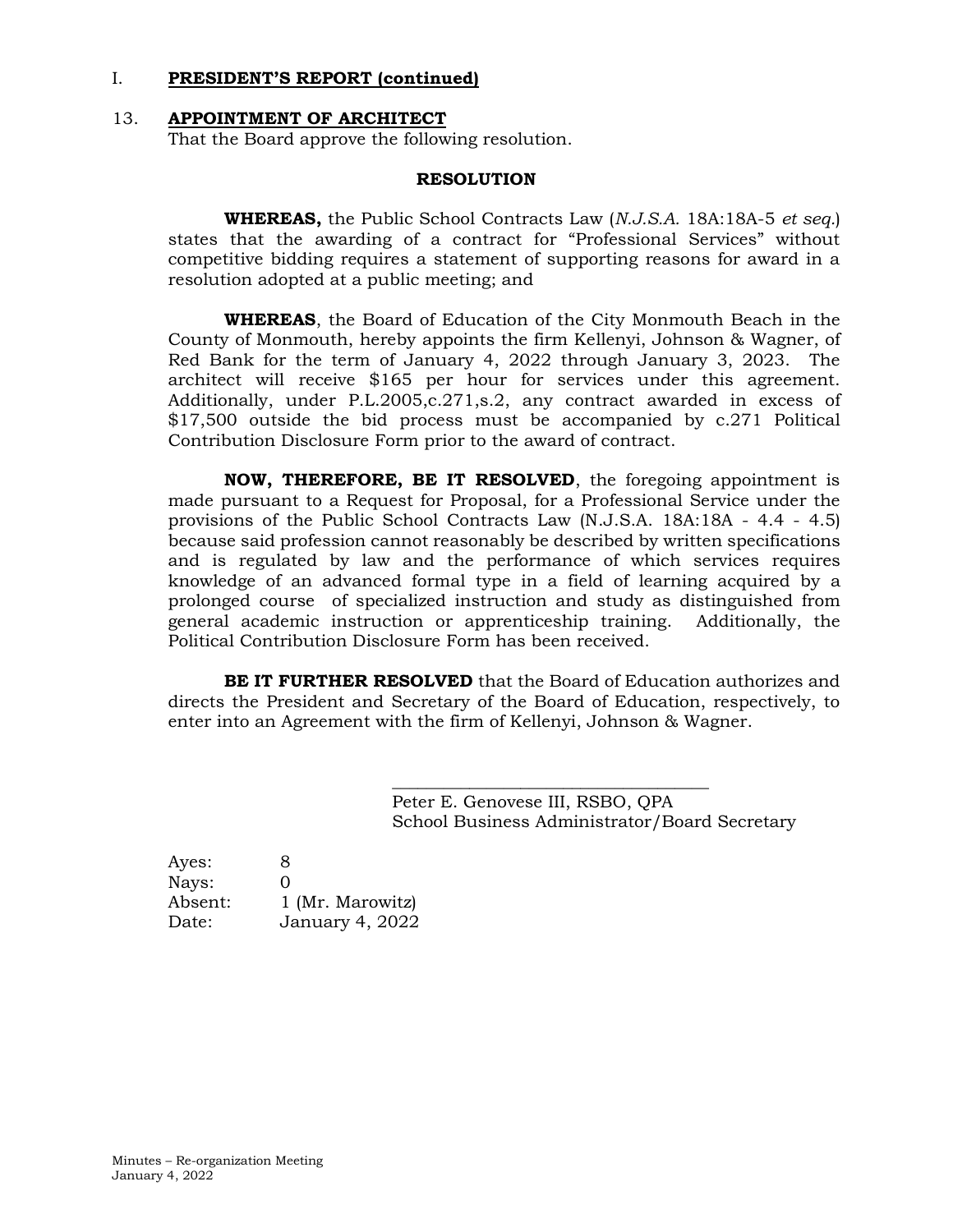#### 14. **APPOINTMENT OF AUDITOR**

That the Board approve the following resolution.

#### **RESOLUTION**

**WHEREAS,** the Public School Contracts Law (*N.J.S.A.* 18A:18A-5 *et seq.*) states that the awarding of a contract for "Professional Services" without competitive bidding requires a statement of supporting reasons for award in a resolution adopted at a public meeting; and

**WHEREAS**, the Board of Education of the City Monmouth Beach in the County of Monmouth, hereby appoints the auditing firm of Robert Hulsart, Jr., of Wall Township for the term of January 4, 2022 through January 3, 2023. The auditing firm will receive an annual fee of \$7,500. Additionally, under P.L.2005,c.271,s.2, any contract awarded in excess of \$17,500 outside the bid process must be accompanied by c.271 Political Contribution Disclosure Form prior to the award of contract.

**NOW, THEREFORE, BE IT RESOLVED**, the foregoing appointment is made pursuant to a Request for Proposal, for a Professional Service under the provisions of the Public School Contracts Law (N.J.S.A. 18A:18A - 4.4 - 4.5) because said profession cannot reasonably be described by written specifications and is regulated by law and the performance of which services requires knowledge of an advanced formal type in a field of learning acquired by a prolonged course of specialized instruction and study as distinguished from general academic instruction or apprenticeship training. Additionally, the Political Contribution Disclosure Form has been received.

**BE IT FURTHER RESOLVED** that the Board of Education authorizes and directs the President and Secretary of the Board of Education, respectively, to enter into an Agreement with the firm of Robert Hulsart, Jr.

> Peter E. Genovese III, RSBO, QPA School Business Administrator/Board Secretary

\_\_\_\_\_\_\_\_\_\_\_\_\_\_\_\_\_\_\_\_\_\_\_\_\_\_\_\_\_\_\_\_\_\_\_\_

| Ayes:   | 8                      |
|---------|------------------------|
| Nays:   | 0                      |
| Absent: | 1 (Mr. Marowtiz)       |
| Date:   | <b>January 4, 2022</b> |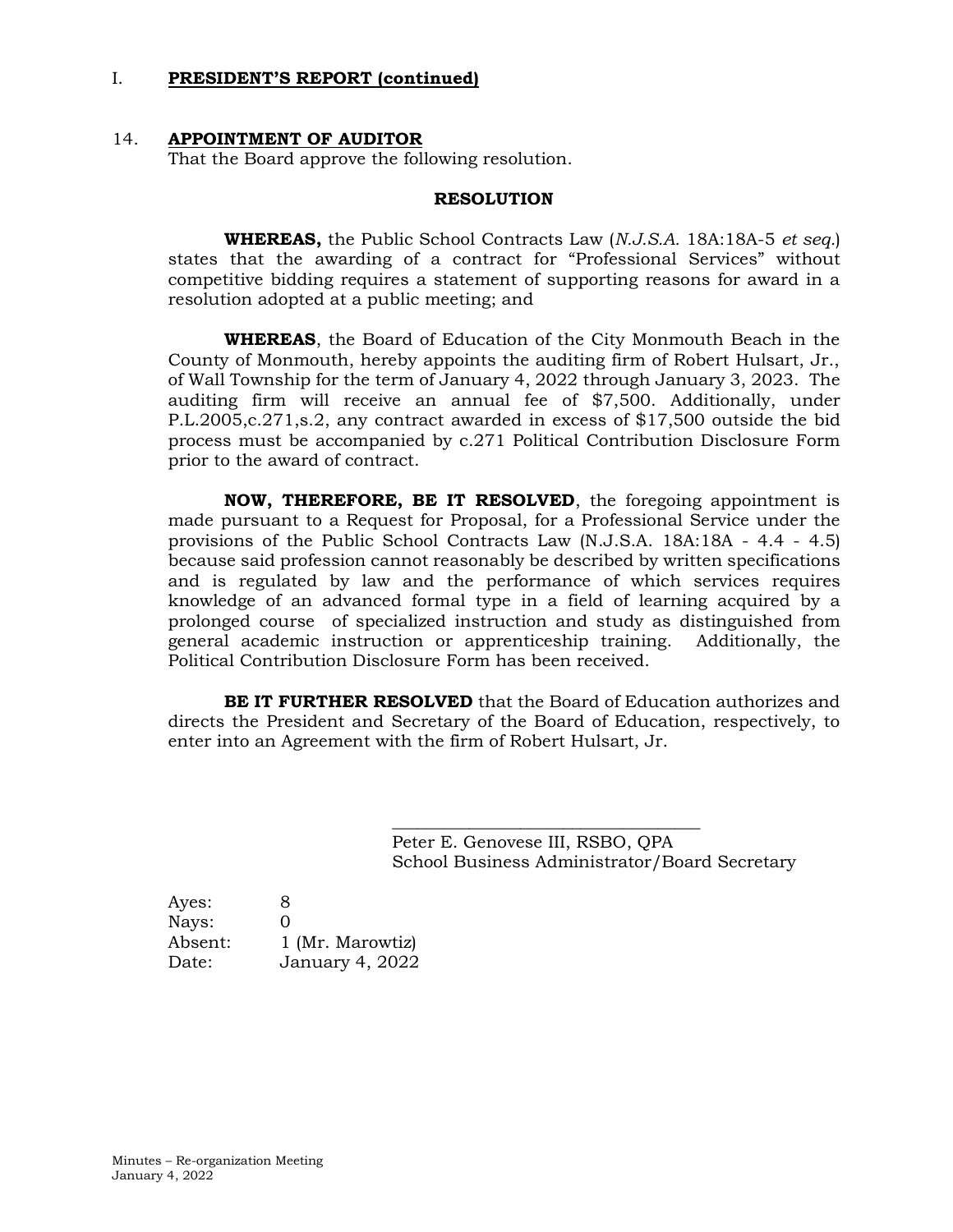### 15. **APPOINTMENT OF PROFESSIONAL SERVICES** That the Board approve the following resolution.

### **RESOLUTION**

 **WHEREAS**, the Public School Contracts Law (N.J.S.A. 18A:18A-5 et. seq.) states that the awarding of a contract for "Professional Services" without competitive bidding requires a statement of supporting reasons for award in a resolution adopted at a public meeting, and

 **WHEREAS**, the Board of Education of Monmouth Beach in the County of Monmouth hereby appoints, the following professional services for a period of January 4, 2022 through January 2, 2023.

#### **Insurance Brokers**

- Brown & Brown Benefit Advisors
- Public Risk Group, LLC
- 16. **DESIGNATION OF NEWSPAPERS AND POSTING FOR PUBLIC MEETINGS** Asbury Park Press, The Link News, and Monmouth Beach School, Monmouth Beach School Website.
- 17. **ADOPTION OF ALL PRESENT BOARD POLICIES AND BY LAWS BE IT RESOLVED** to adopt all Policies and By Laws presently in effect.

#### 18. **ADOPTION OF ALL PRESENT TEXTBOOKS AND CURRICULA**

**BE IT RESOLVED** to adopt all Textbooks and Curriculum as listed in Attachment 2.

# 19. **ADOPTION OF THE UNIFORM MINIMUM CHART OF ACCOUNTS AND IMPLEMENT BUDGET FOR THE CALENDAR YEAR 2022 (HANDBOOK 2R2)**

**BE IT RESOLVED** to adopt the Uniform Minimum Chart of Accounts for New Jersey Public Schools and School District Budget for the calendar year 2022.

#### 20. **APPOINTMENT OF TAX SHELTER ANNUITY COMPANIES**

**BE IT RESOLVED** the appointment of Equitable, Siracusa, Metlife, Valic, National Life Group, and Vanguard as companies offering 403B plans to our district.

#### 21. **APPOINTMENT OF THE AFFIRMATIVE ACTION OFFICER**

**BE IT RESOLVED** to appoint Amanda Mergner as Affirmative Action Officer.

#### 22. **APPOINTMENT OF THE SUBSTANCE AWARENESS COORDINATOR**

**BE IT RESOLVED** to appoint Courtney MacKay as Substance Awareness Coordinator.

# 23. **APPOINTMENT OF THE PUBLIC AGENCY COMPLIANCE OFFICER**

**BE IT RESOLVED** to appoint Peter E. Genovese III, RSBO, QPA as Designated Public Agency Compliance Officer.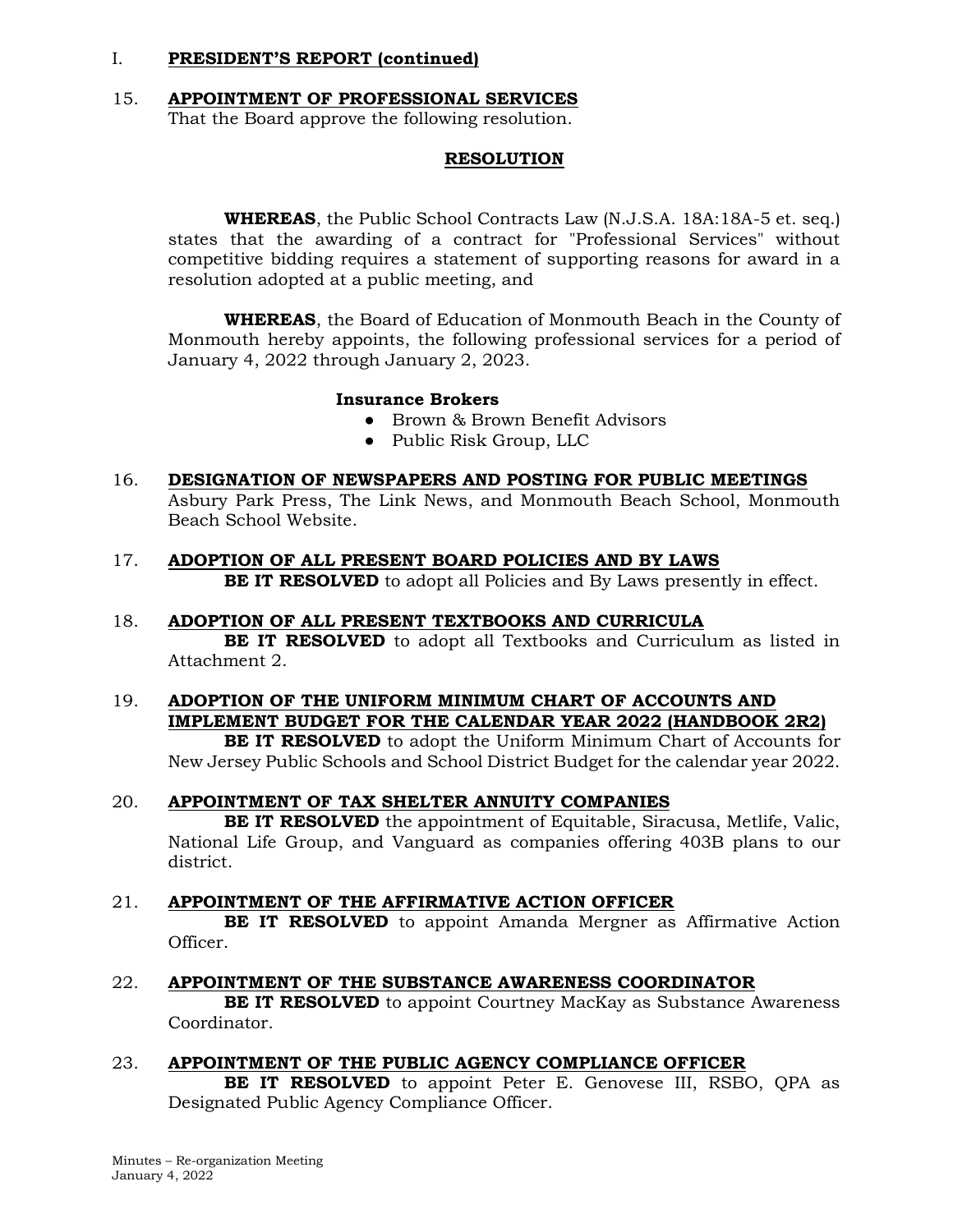# 24. **APPOINTMENT OF THE 504 OFFICER**

**BE IT RESOLVED** the appointment of Amanda Mergner as our 504 Officer.

#### 25. **APPOINTMENT OF THE CUSTODIAN OF PUBLIC RECORDS**

**BE IT RESOLVED** the appointment of Peter E. Genovese III, RSBO, QPA as Custodian of Public Records.

#### 26. **APPROVAL OF FLEXIBLE SPENDING PLAN**

**BE IT RESOLVED** approve flexible spending plan in accordance with section 125 of the IRS code.

### 27. **APPOINTMENT OF THE HARASSMENT, INTIMIDATION AND BULLYING (HIB) COORDINATOR**

**BE IT RESOLVED** the appointment of Amanda Mergner as the HIB Coordinator.

#### 28. **APPOINTMENT OF THE ATTENDANCE OFFICER**

**BE IT RESOLVED** the appointment of Amanda Mergner as Attendance Officer.

#### 29. **APPOINTMENT OF THE PURCHASING AGENCY**

**BE IT RESOLVED** the appointment of Peter E. Genovese III, RSBO, QPA as District Purchasing Agent as follows:

**WHEREAS** 18A:18A-2 provides that a board of education shall assign the authority, responsibility and accountability for the purchasing activity of the board of education to a person or persons who shall have the power to prepare advertisements, to advertise for and receive bids and to award contracts as permitted by this chapter, and

**WHEREAS** 18A:18A-3 provides that contracts, awarded by the purchasing agent that do not exceed in the aggregate in a contract year the bid threshold (Currently \$44,000, may be awarded by the purchasing agent without advertising for bids when so authorized by board resolution, and

**WHEREAS** 18A:18A-37, c. provides that all contracts that are in the aggregate less than 15% of the bid threshold (Currently \$6,600) may be awarded by the purchasing agent without soliciting competitive quotations if so authorized by board resolution,

**NOW, THEREFORE BE IT RESOLVED**, that the Monmouth Beach Board of Education pursuant to the statutes cited above hereby appoints Peter E. Genovese III as its duly authorized purchasing agent(s) as referenced by 18A:18A-2 of the new law that states the Purchasing agent means the secretary, business administrator and is duly assigned the authority, responsibility and accountability for the purchasing activity of the Monmouth Beach Board of Education up to \$44,000 and

**BE IT FURTHER RESOLVED**, that Peter E. Genovese III is hereby authorized to award contracts on behalf of the Monmouth Beach Board of Education that are in the aggregate less than 15% of the Bid threshold (Currently \$6600) without soliciting competitive quotations, and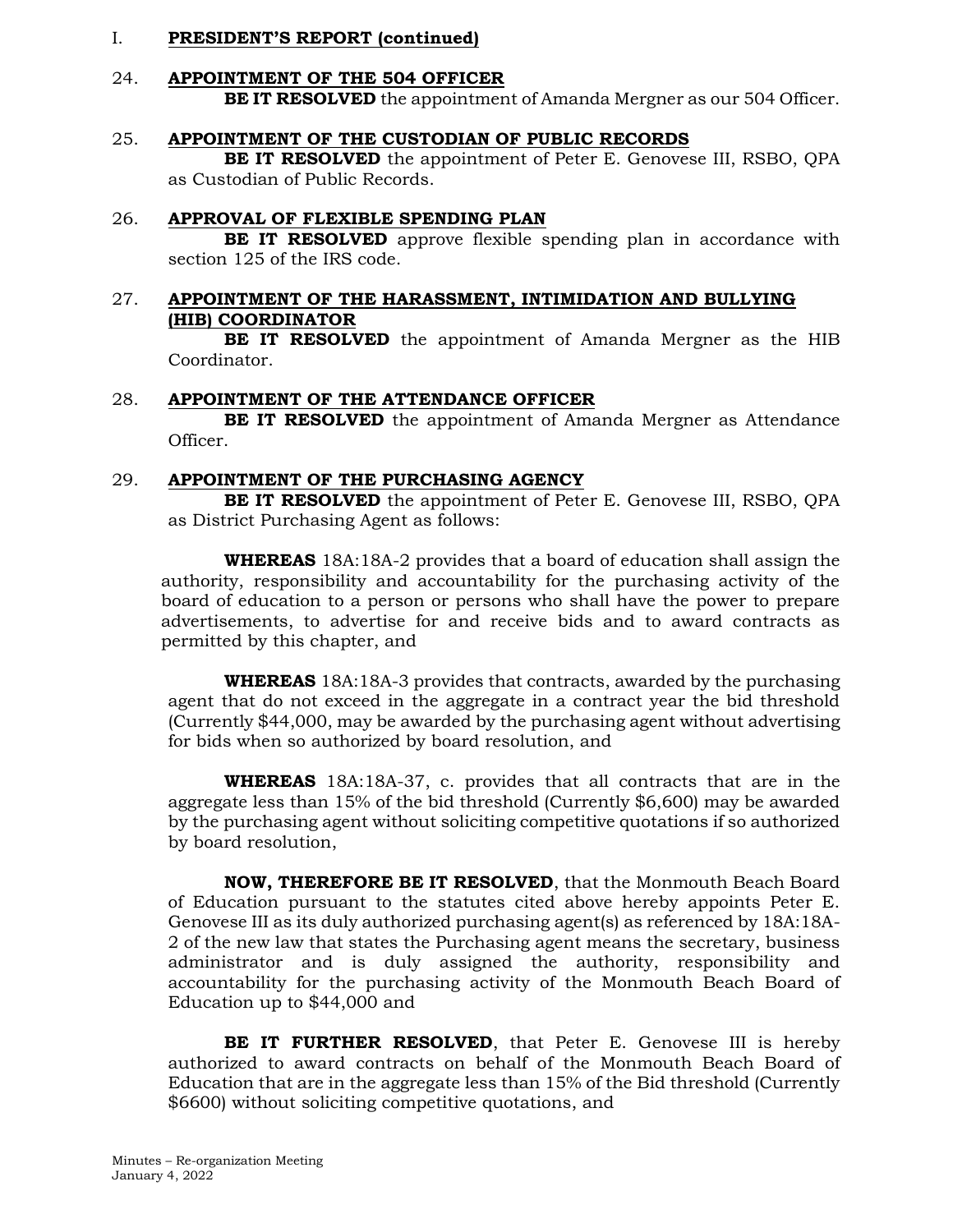#### 29. **APPOINTMENT OF THE PURCHASING AGENCY (continued)**

**BE IT FURTHER RESOLVED**, that Peter E. Genovese III is hereby authorized to seek competitive quotations, when applicable and practicable, before awarding contracts, when contracts in the aggregate exceed 15% of the bid threshold (Currently \$6,600) but less than the bid threshold of \$44,000

#### 30. **ESTABLISHMENT OF THE ANNUAL TUITION RATE**

**BE IT RESOLVED** to approve the following tuition rate for the calendar year 2021-22:

Pre K non-resident and  $K - 8$  non-residents at a rate of \$8,500 and Pre K resident tuition at a rate of \$7,200. A 10% discount will apply for siblings effective July 1, 2022.

### 31. **APPROVAL TO PARTICIPATE IN THE STATE HEALTH BENEFIT WAIVER OF COVERAGE**

**BE IT RESOLVED** to adopt the following resolution for **WAIVER OF COVERAGE OF STATE HEALTH BENEFITS:**

**WHEREAS**, employees are permitted to waive their SHBP medical and prescription coverage - provided they have other health care coverage, and

**WHEREAS**, a State Health Benefits Program Coverage Waiver/Reinstatement Form and Active Employee Health Benefits Application must be submitted through the Board of Education Office to the SHBP in order to waive SHBP medical and prescription coverage, and

**WHEREAS**, to reinstate coverage under the SHBP, an employee must once again complete a State Health Benefits Program Coverage Waiver/Reinstatement Form and Active Employee Health Benefits Application, and

**WHEREAS**, the employee must notify the SHBP within 30 days of the loss of the other coverage and provide proof of loss of that coverage. And

**WHEREAS**, reinstatement will be effective immediately following the loss of the employee's other health plan coverage,

**NOW THEREFORE BE IT RESOLVED**, that the Monmouth Beach Board of Education offers the opt out plan to all active eligible employees, and

**BE IT FURTHER RESOLVED**, those active eligible employees who are eligible for other health care coverage will receive an incentive payment in accordance with State Guidelines of their premium plan, and

BE IT FURTHER RESOLVED, the incentive payment will be made twice a year on the closest pay date to February and June each year.

**BE IT FURTHER RESOLVED**, that the Board will maintain its Cafeteria Plan (125 Plan).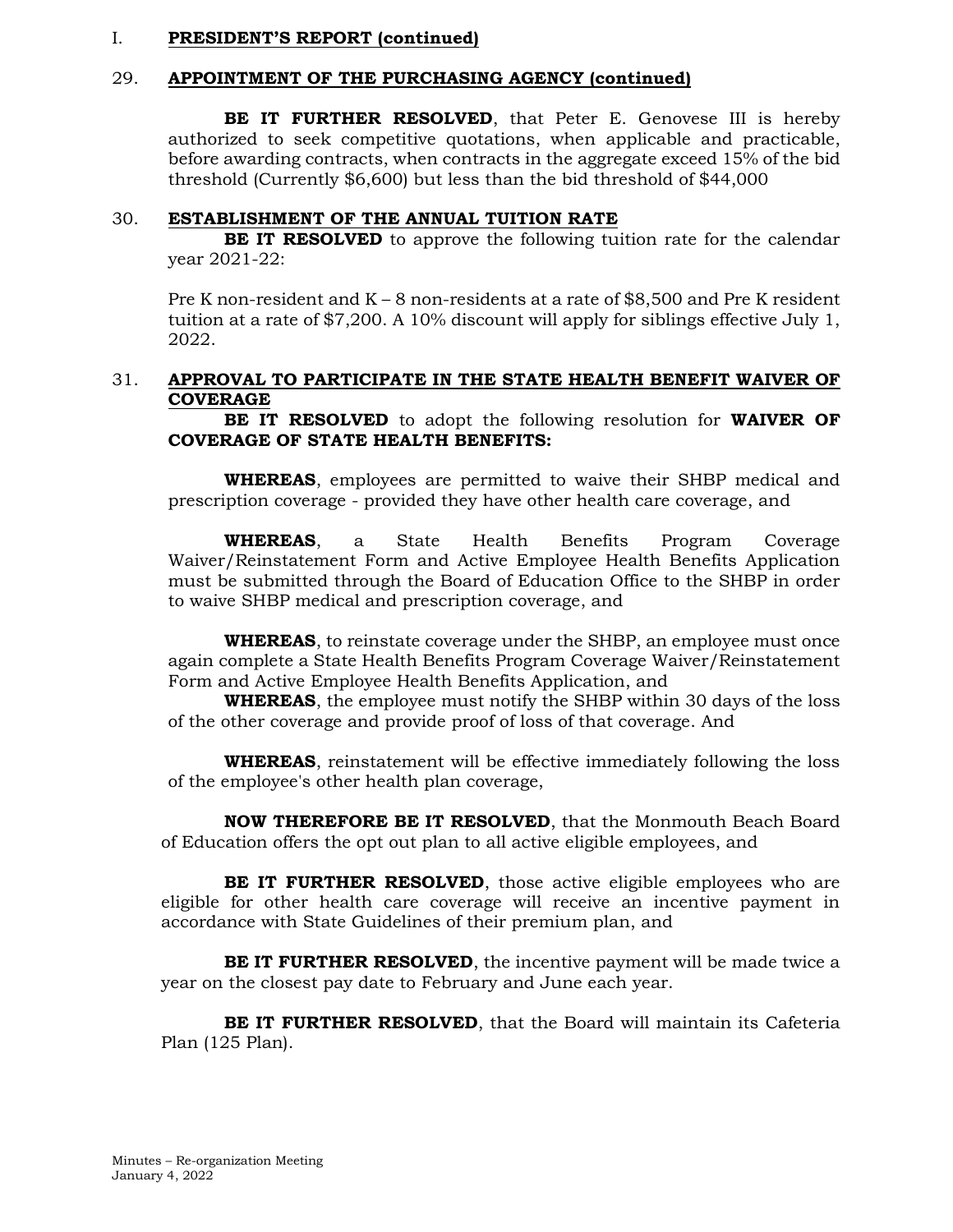### 32. **ADOPTION OF THE CODE OF ETHICS TRAINING**

**BE IT RESOLVED**, that the Board of Education Members will have the required Board of Ethics Training session as required under N.J.A.C. 6:3-1.3 and N.J.A.C.6A:30.

**RESOLVED**, that the New Jersey School Boards Association "Code of Ethics" shall be considered the official Code of Ethics of the Monmouth Beach Board of Education:

#### **CODE OF ETHICS**

a. I will uphold and enforce all laws, state board rules and regulations, and court orders pertaining to schools. Desired changes should be brought about only through legal and ethical procedures.

b. I will make decisions in terms of the educational welfare of children and will seek to develop and maintain public schools which meet the individual needs of all children regardless of their ability, race, creed, sex or social standing.

c. I will confine my Board action to policy-making, planning, and appraisal, and I will help to frame policies and plans only after the board has consulted those who will be affected by them.

d. I will carry out my responsibility, not to administer the schools, but, together with my fellow Board members, to see that they are well run.

e. I will recognize that authority rests with the Board of Education and will make no personal promises nor take any private action which may compromise the Board.

f. I will refuse to surrender my independent judgment to special interest or partisan, political groups or to use the schools for personal gain or for the gain of friends.

g. I will hold confidential all matters pertaining to the schools which, if disclosed, would needlessly injure individuals or the schools. But in all other matters, I will provide accurate information and, in concert with my fellow Board members, interpret to the staff the aspirations of the community for its schools.

h. I will vote to appoint the best qualified personnel available after consideration of the recommendation of the chief administrative officer.

i. I will support and protect school personnel in proper performance of their duties.

j. I will refer all complaints to the chief administrative officer and will act on such complaints at public meetings only after failure of an administrative solution.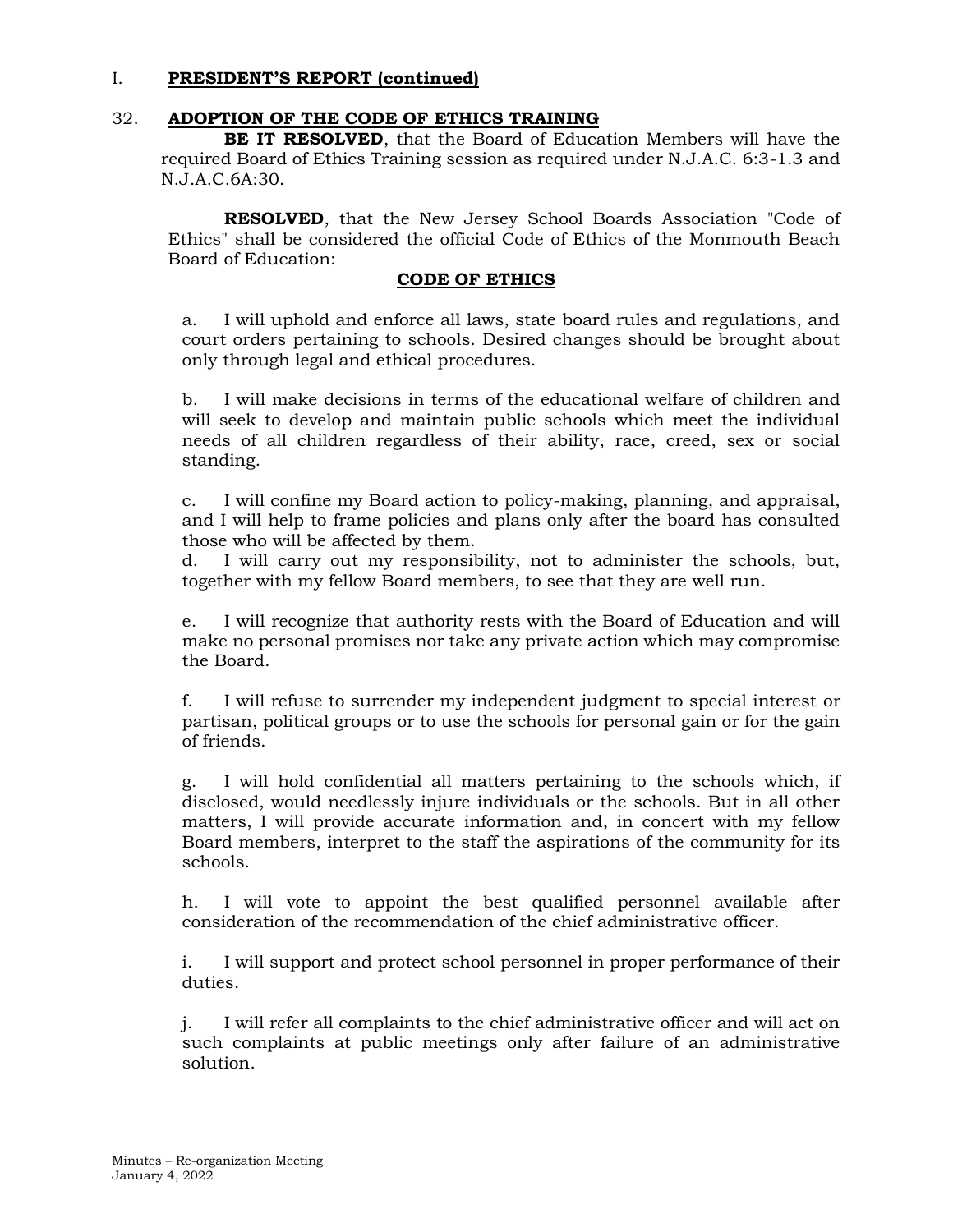#### 33. **APPROVAL TO ACCEPT SCHOOL SECURITY GRANT FUNDS BE IT RESOLVED** to accept the school security grant funds.

### 34. **APPOINTMENT OF COMMITTEE MEMBERS**

| <b>PERSONNEL -</b>                  |                    |          |                                                     |  |  |  |  |
|-------------------------------------|--------------------|----------|-----------------------------------------------------|--|--|--|--|
| Chair:                              | Barbara Kay        | Members: | Melanie Andrews<br>Aleksandra King<br>Chris Dudick  |  |  |  |  |
| FINANCE -                           |                    |          |                                                     |  |  |  |  |
| Chair:                              | Ken Marowitz       | Members: | Joseph Vecchio<br>Boyd Decker<br>Dr. Vincent Sasso  |  |  |  |  |
| <b>CURRICULUM AND INSTRUCTION -</b> |                    |          |                                                     |  |  |  |  |
| Chair:                              | Christopher Dudick | Members: | Melanie Andrews<br>Aleksandra King<br>Barbara Kay   |  |  |  |  |
| <b>BUILDING AND GROUNDS -</b>       |                    |          |                                                     |  |  |  |  |
| Chair:                              | Boyd Decker        | Members: | Joseph Vecchio<br>Dr. Vincent Sasso<br>Ken Marowitz |  |  |  |  |

# **POLICY -**

Chair: Melanie Andrews

#### J. **POLICY APPROVAL** – No report.

#### K. **GENERAL ITEMS**

Mrs. Alfone reviewed with the Board the current CDC guidelines and the new testing options that we are able to take advantage of using an outside vendor.

#### **GENERAL ITEMS**

The January Board meeting will be held on January 25, 2022 at 7:00 P.M. The Curriculum and Instruction/Personnel Committee will meet on January 19, 2022 at 7:15 A.M. and the Buildings and Grounds/Finance Committee will meet on January 20, 2022 at 8:00 A.M.

#### **ADJOURNMENT – 7:46 P.M.**

There being no further discussion, motion was made by Mrs. Dolan, seconded by Mrs. Andrews and carried by voice vote that the Board adjourn the meeting at 7:46 P.M. Ayes (8), Nays (0), Absent (1) Mr. Marowitz

> Peter E. Genovese III, RSBO, QPA School Business Administrator/Board Secretary

\_\_\_\_\_\_\_\_\_\_\_\_\_\_\_\_\_\_\_\_\_\_\_\_\_\_\_\_\_\_\_\_\_\_\_\_\_\_\_\_\_